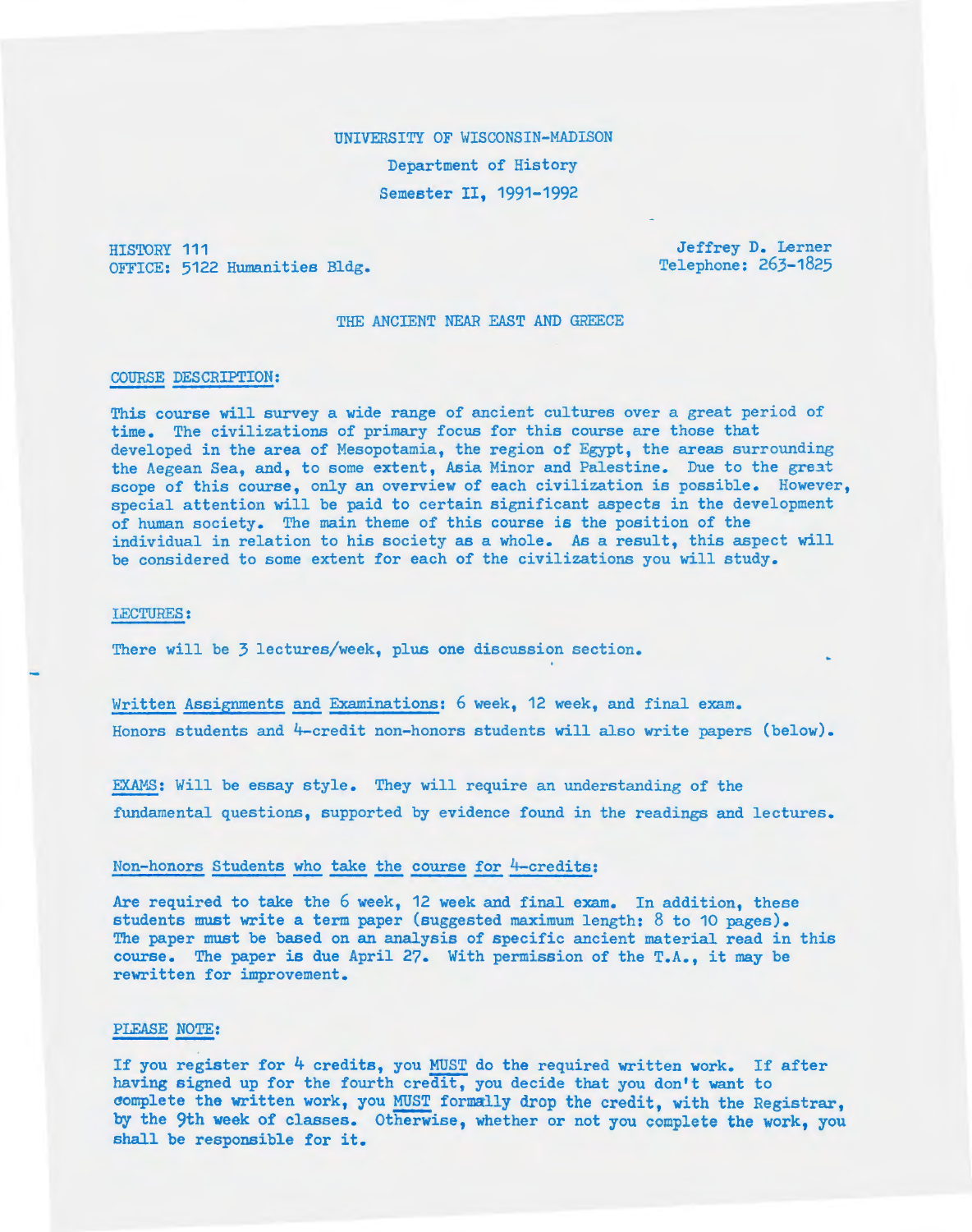## HONORS STUDENTS:

Will participate in a discussion with the instructor. You will choose your own paper topics or projects.

## GRADING:

- $3$ -credits: approximately 25% for the 6 and 12 week exams; 10% for participation in discussion sections;  $40\%$  for the final exam.
- $4$ -credits: approximately 20% for the 6 and 12 week exams and the paper; 10% for participation in discussion sections; 30% for the final exam.

## Books to be purchased:

Carl Roebuck, The World of Ancient Times James B. Pritchard, The Ancient Near East, vol. I John A. Wilson, The Culture. of Ancient Egypt Herodotus, The Persian Wars. Translated by George Rawlinson Hesiod and Theogonis, translated by D. Wender F.W. Walbank, The Hellenistic World Plato, The Apology of Socrates and Crito, translated by Benjamin Jowett Revised Standard Bible

# Books on Reserve:

Please note that the Reserve Collection in H.C. White *(Room* 1191) has on reserve all of the forementioned books. All these books have been placed on 3-hour reserve.

 $\overline{3}$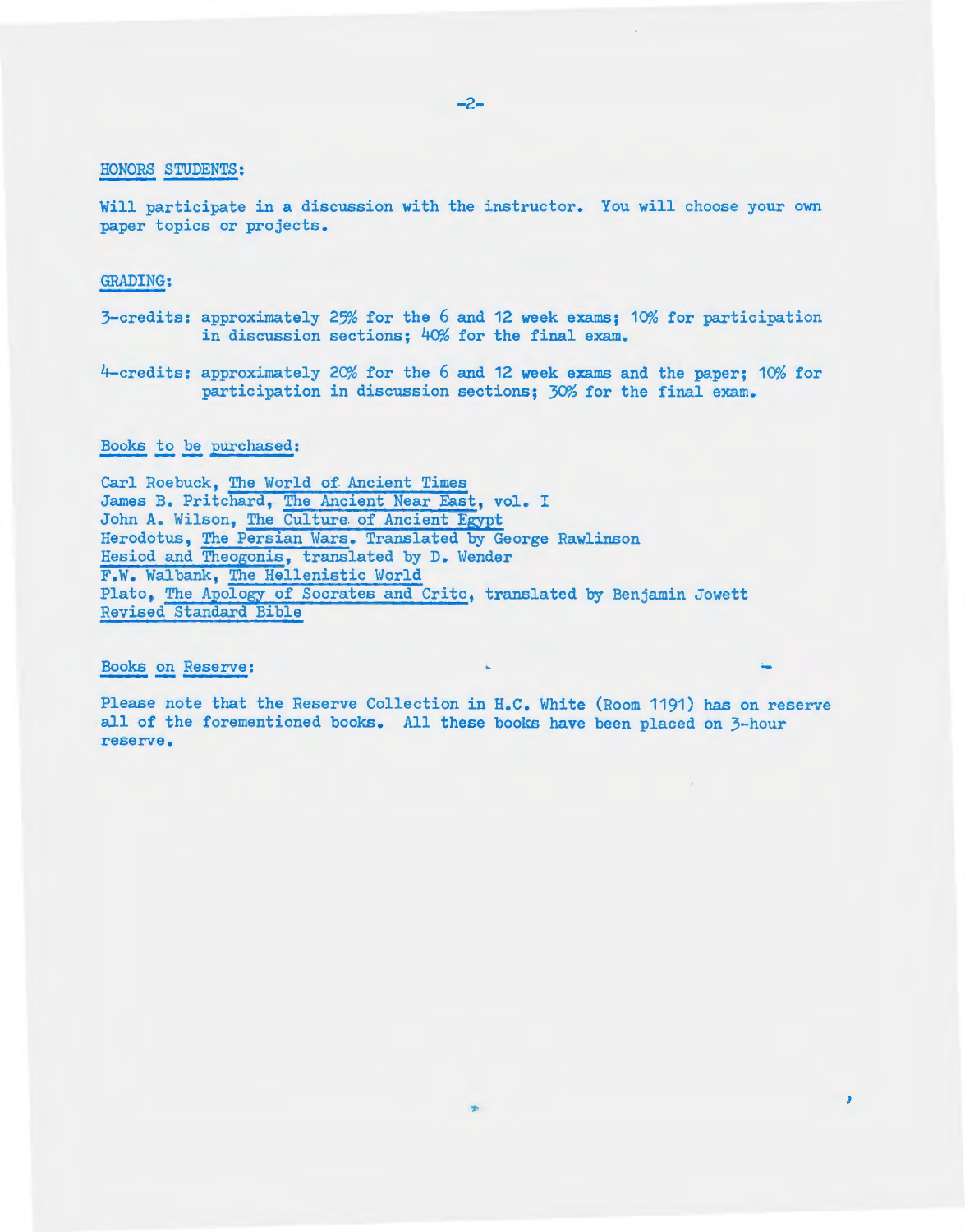|    | Date            | <b>Lectures</b>                                                                            | Readings                                                                  |  |  |  |
|----|-----------------|--------------------------------------------------------------------------------------------|---------------------------------------------------------------------------|--|--|--|
|    | January         |                                                                                            |                                                                           |  |  |  |
|    | 22              | Introduction to Historical Themes                                                          |                                                                           |  |  |  |
| I. | Mesopotamia     |                                                                                            |                                                                           |  |  |  |
|    | 24              | Pre-Bronze Age (before ca. 3000 B.C.)<br>and Sumer                                         | Roebuck, pp. 3-17, 19-32<br>Pritchard, pp.28-30                           |  |  |  |
|    | 27              | Mesopotamian Society                                                                       | Roebuck, $pp.35-41$                                                       |  |  |  |
|    | 29              | Sargon and the Akkadian Empire                                                             | Roebuck, pp.32-35<br>Pritchard, pp.85-86                                  |  |  |  |
|    | 31              | Hammurabi and the Babylonian Empire                                                        | Roebuck, $pp.41-46$<br>Pritchard, pp.138-167                              |  |  |  |
|    | February        |                                                                                            |                                                                           |  |  |  |
|    | $\overline{3}$  | Mesopotamian Literature:<br>The Creation Story                                             | Pritchard, pp.31-39                                                       |  |  |  |
|    | 5               | Mesopotamian World View                                                                    | Pritchard, pp.40-76, 250-252                                              |  |  |  |
|    | $\overline{7}$  | Assyria                                                                                    | Roebuck, pp. 141-153<br>Pritchard, pp.188-205                             |  |  |  |
|    | II. Egypt       |                                                                                            |                                                                           |  |  |  |
|    | 10 <sup>°</sup> | Introduction and Early Dynasic Period<br>$(Dynasties 1 - 2/3)$                             | Roebuck, $pp.47-55$<br>Wilson, $pp.43-68$<br>Recommended: Wilson, pp.1-42 |  |  |  |
|    | 12              | Human and Divine Cosmos and<br>the Old Kingdom<br>$(Dynasties 3/4 - 6)$                    | Roebuck, pp.55-60, 64-73<br>Wilson, $pp.69-103$<br>Pritchard, pp.1-5      |  |  |  |
|    | 14              | 1st Intermediate Period<br>$(Dynasties 7 - 11)$<br>Middle Kingdom<br>$(Dynasties 11 - 12)$ | Roebuck, $pp.60-64$<br>Wilson, pp. 104-155<br>Pritchard, pp.173-175       |  |  |  |
|    | 17              | 2nd Intermediate Period<br>$(Dynasties 13 - 17)$<br>New Kingdom (Dynasties $18 - 20$ )     | Roebuck, $pp-75-87$<br>Wilson, pp. 154-288<br>Pritchard, pp. 173-184      |  |  |  |
|    | 19              | Fall of Empire                                                                             | Roebuck, pp.87-90<br>Wilson, pp.289-318<br>Pritchard, pp. 184-186         |  |  |  |

-3-

 $\mathcal{A}$ 

 $\mathbb{R}^3$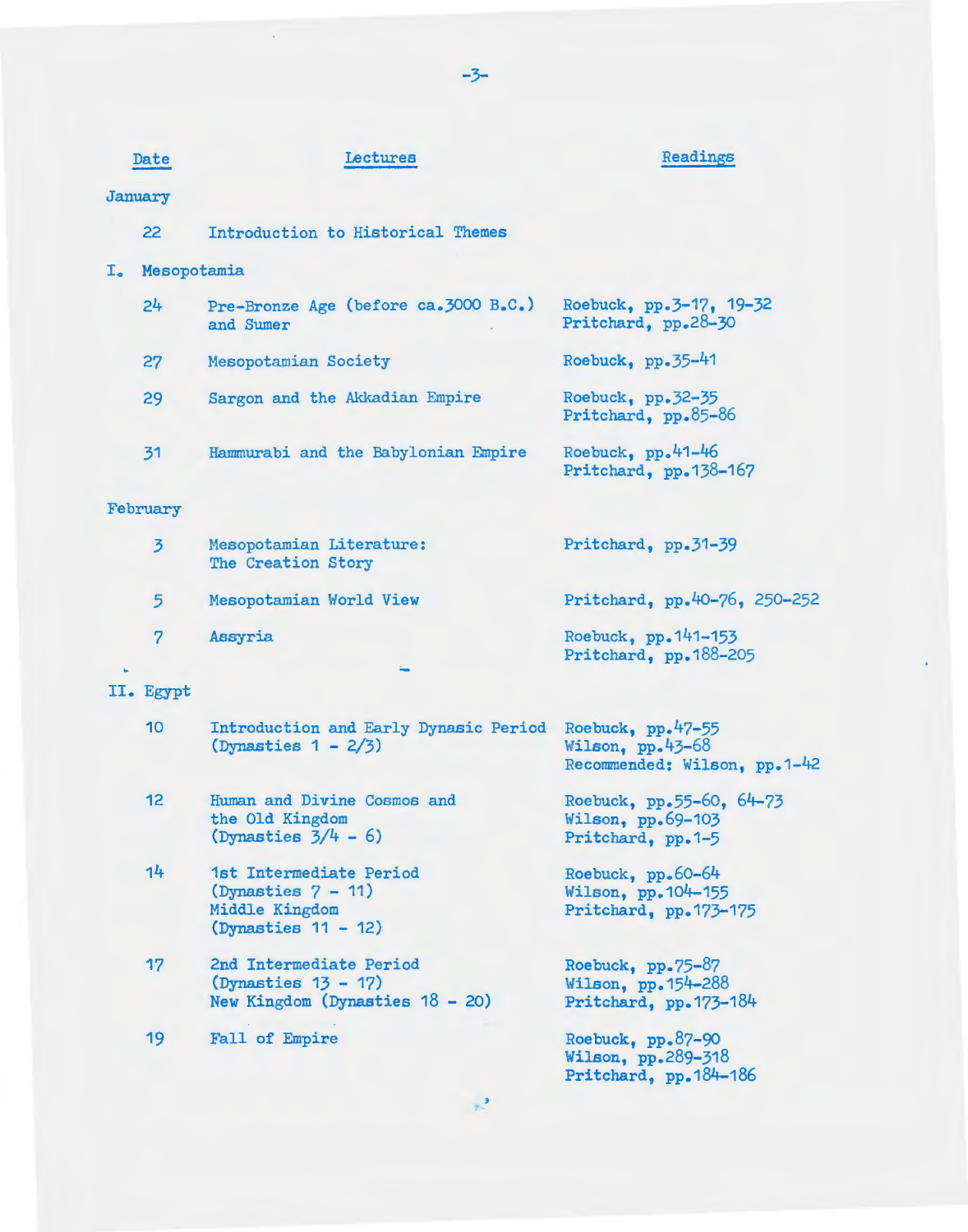| Date                              | Lectures                  | Readings                                                                                    |  |  |  |  |
|-----------------------------------|---------------------------|---------------------------------------------------------------------------------------------|--|--|--|--|
| February                          |                           |                                                                                             |  |  |  |  |
| III. The Hebrews                  |                           |                                                                                             |  |  |  |  |
| $21 \overline{ }$                 | Pre-Kingdom Period        | Pritchard, pp.231, 267-274<br>Roebuck, pp. 125-135<br>Deuteronomy 26                        |  |  |  |  |
| 24                                | Saul to David             | I Samuel, 1-24, 31<br>II Samuel, 1-20<br>I Kings. 1                                         |  |  |  |  |
| 26                                | From Solomon to the Exile | I Kings, 1-12<br>II Kings, 18-25                                                            |  |  |  |  |
| 28                                | Hebraic World View        | Genesis 1-3<br><b>Exodus 19-24</b><br>Isiah 40, 44, 49<br>Pritchard, pp.278-282<br>Psalm 19 |  |  |  |  |
| March                             |                           |                                                                                             |  |  |  |  |
| $\overline{2}$                    | <b>Slide Lecture</b>      | No readings                                                                                 |  |  |  |  |
| $\bullet$<br>6 WEEK EXAM: MARCH 4 |                           |                                                                                             |  |  |  |  |

| 16 | Medes and Persians                                        | Roebuck, pp. 157-170<br>Pritchard, pp.206-208<br>Herodotus I 95-216 |
|----|-----------------------------------------------------------|---------------------------------------------------------------------|
| 18 | Medes and Persians, Continued                             | Same as above.                                                      |
| 20 | Mycenaean and Minoan Age                                  | Roebuck, pp. 101-119                                                |
| 23 | Mycenaean and Minoan Age, Continued                       | Same as above.                                                      |
| 25 | Transformation of Greek Thought                           | Roebuck, pp. 174-190<br>Herodotus I 56-58                           |
| 27 | The world according to Hesiod:<br>Human and Divine Cosmos | Hesiod, Theogony, all<br>Hesiod, Works and Days,<br>lines 47-201    |
| 30 | Women in 3 Cultures:<br>Mesopotamian, Hebraic and Greek   | No readings                                                         |

·~

 $\mathcal{L}$ 

 $\bullet$ 

-4-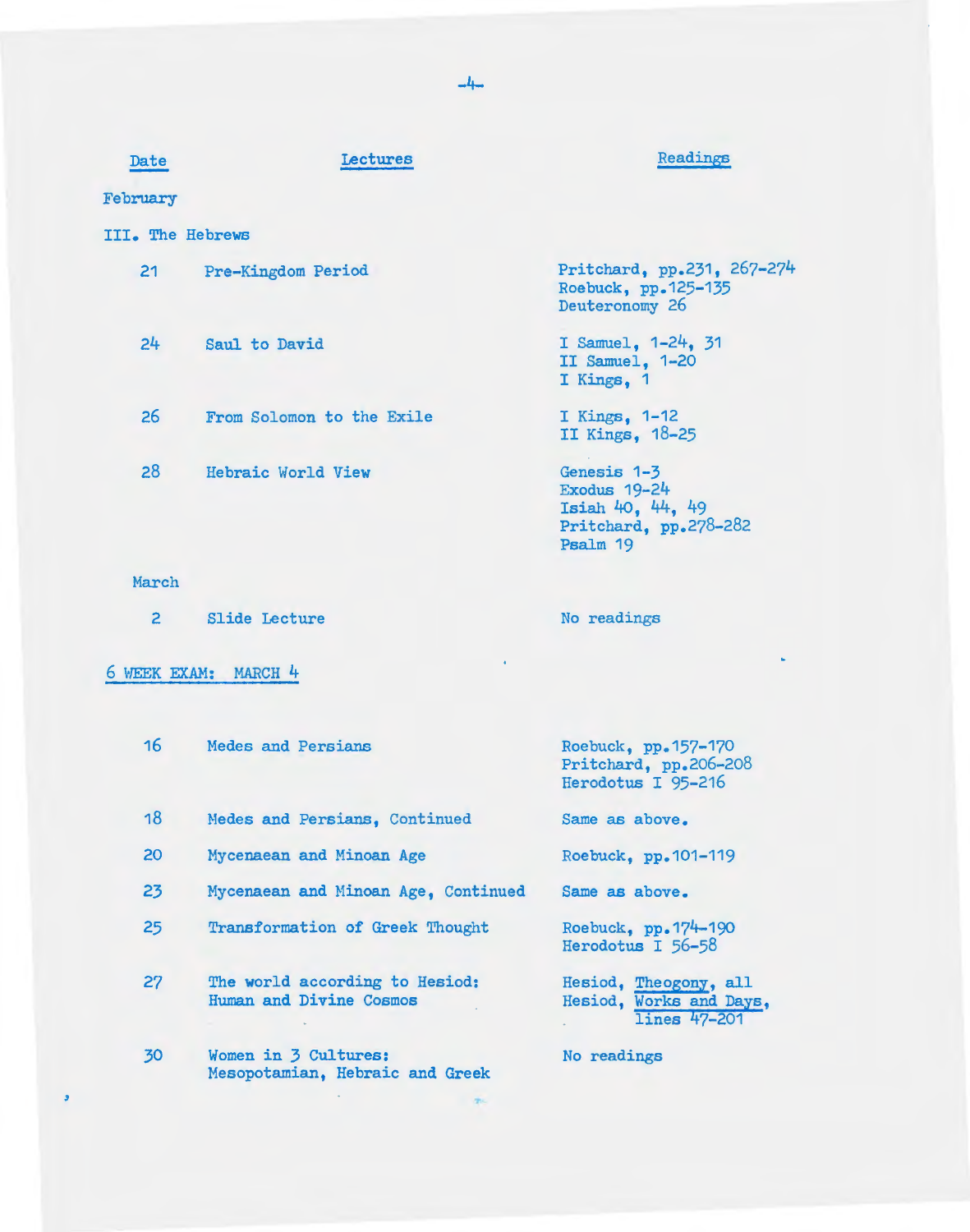| Date            | Lectures                    | Readings                                                                         |
|-----------------|-----------------------------|----------------------------------------------------------------------------------|
| April           |                             |                                                                                  |
| 1               | Tyranny in the Peloponnesus | Roebuck, pp.191-197<br>Herodotus, I 23-24; III 39-60;<br>V 67-68, 92; VI 126-131 |
| $\overline{3}$  | Sparta                      | Roebuck, pp.197-203<br>Herodotus, I 65-68, 82; V 39-54;<br>VI 48-84: VII 219-232 |
| 6               | Athens                      | Roebuck, pp.203-235<br>Herodotus, I 59-64; V 55-66,<br>69-91                     |
| 8               | Persian Wars                | Roebuck, pp.236-252<br>Herodotus, V 96-105; VI 94-136;<br>VII 201-VIII 96        |
| 10 <sup>°</sup> | Persian Wars, Continued     | Same as above.                                                                   |
| 13              | <b>Slide Lecture</b>        | No readings                                                                      |
|                 | 12 WEEK EXAM: APRIL 15      |                                                                                  |
| 17              | No school                   |                                                                                  |
| 20              | Athenian Empire             | Roebuck, pp.253-275<br>Herodotus, IX 108-122                                     |
|                 |                             |                                                                                  |

| -17 | No school                                                      |                                                                |
|-----|----------------------------------------------------------------|----------------------------------------------------------------|
| 20  | Athenian Empire                                                | Roebuck, pp.253-275<br>Herodotus. IX 108-122                   |
|     | The Peloponnesian War (2 Lectures)                             |                                                                |
| 22  | The Archidamian War                                            | Roebuck, pp.276-286                                            |
| 24  | End of the Athenian Empire                                     | Roebuck, pp.286-301                                            |
| 27  | Socrates                                                       | Plato, The Apology of Socrates,<br>all.<br>Roebuck, pp.299-301 |
| 29  | Aftermath of the Peloponnesian War<br>to the Rise of Macedonia | Roebuck, pp. 302-323                                           |
| May |                                                                |                                                                |
| 1   | Alexander and the Conquest of Persia                           | Walbank, pp.29-45                                              |
| 4   | 3 Hellenistic Kingdoms                                         | Walbank, pp.46-59, 79-140                                      |
| 6   | Aspects of Hellenistic Civilization                            | Walbank, 60-78, 159-175.<br>209-226                            |

-5-

 $\sim$   $\sim$